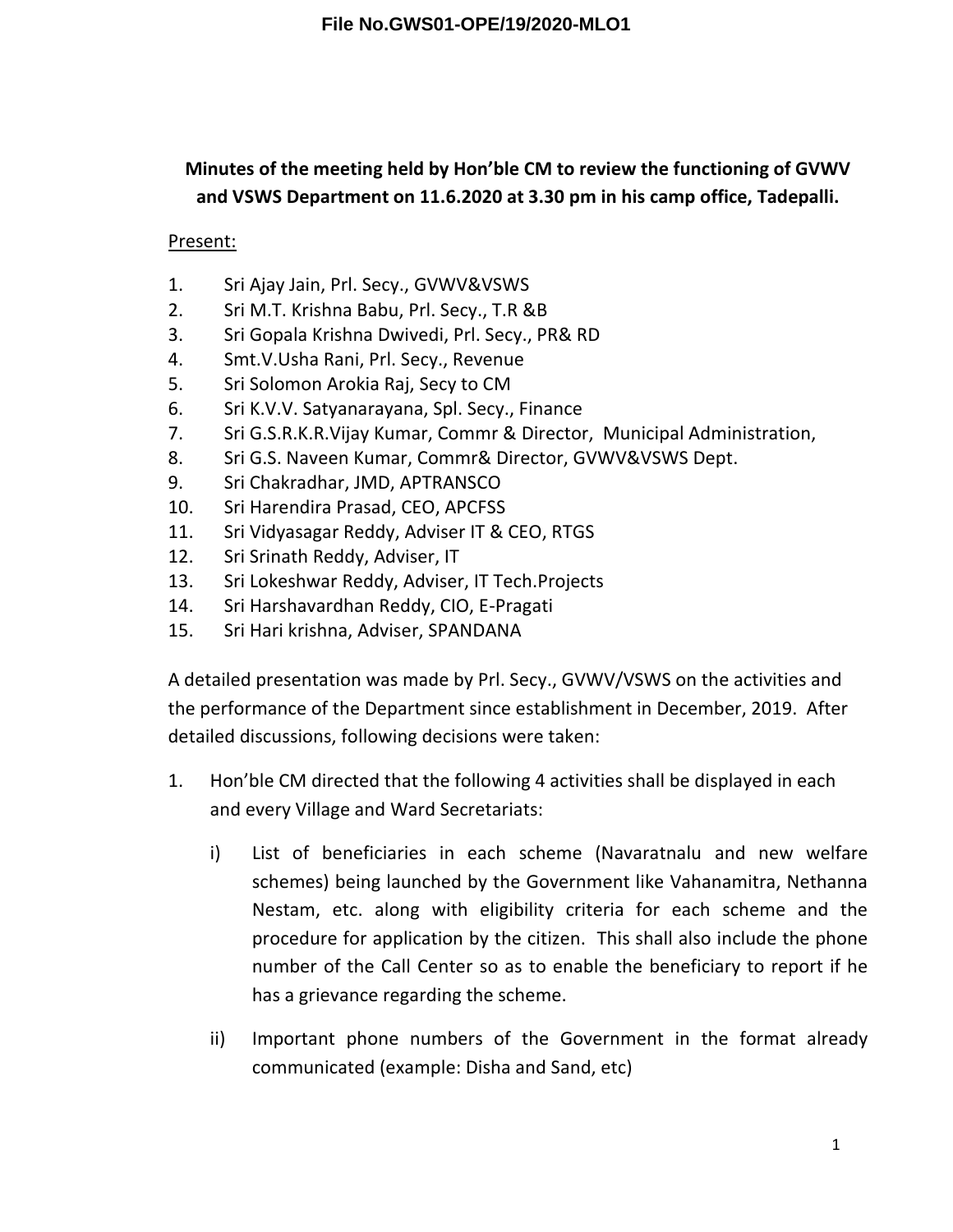- iii) List of services (543+) being offered by Village and Ward Secretariats to the citizens along with the SLAs.
- iv) Display of Welfare Calendar for the next one year till 2021.

Further, the above list is dynamic and necessary changes shall be made every time on a regular basis. Hon'ble CM directed that the above 4 shall be compulsorily displayed in each and every Village and Ward Secretariats and the activities shall be completed before 30th June along with proof of a display by way of geo-tagging. Further, third party verification shall also be done by Social Audit teams. (Action: Commr.& Director, GVWVVSWS).

- 2. Hon'ble CM directed that all Village and Ward Secretariats shall be provided with permanent Government buildings. 109 Village Secretariat buildings shall be sanctioned by PR&RD Department and 1577 Ward Secretariat buildings to be sanctioned by MA&UD Department. The buildings shall be completed by 31st March, 2021. MA&UD Dept. shall tie-up necessary funds with the help of Finance Department and ensure that sanctions are given for all the buildings by July and completed by March, 2021. (Action: Prl. Secy., PR&RD, Secy., MA&UD, Commr. PR & CDMA).
- 3. The hardware supplied in each Secretariat was reviewed. Hon'ble CM directed that the entire hardware shall be in position in all the Village and Ward Secretariats by 15th July positively and directed the Department and MD, APTS to ensure that the above timeline is strictly adhered. Further, he instructed Spl. Secy., Finance to clear all the pending bills within two days and also clear future bills without any delay under green channel PD account. (Action: Spl. Secy., Fin., Commr.& Dir. GVWVVSWS & MD, APTS).
- 4. The recruitment of functionaries in Village and Ward Secretariats was reviewed. It was informed that PR&RD and MA&UD have notified 13295 and 3802 vacancies respectively. Hon'ble CM wanted that the date of examination shall be finalized by 15th June, examination conducted before July end and functionaries positioned in the first week of August. (Action: Prl. Secy., PR and Secy., MA&UD).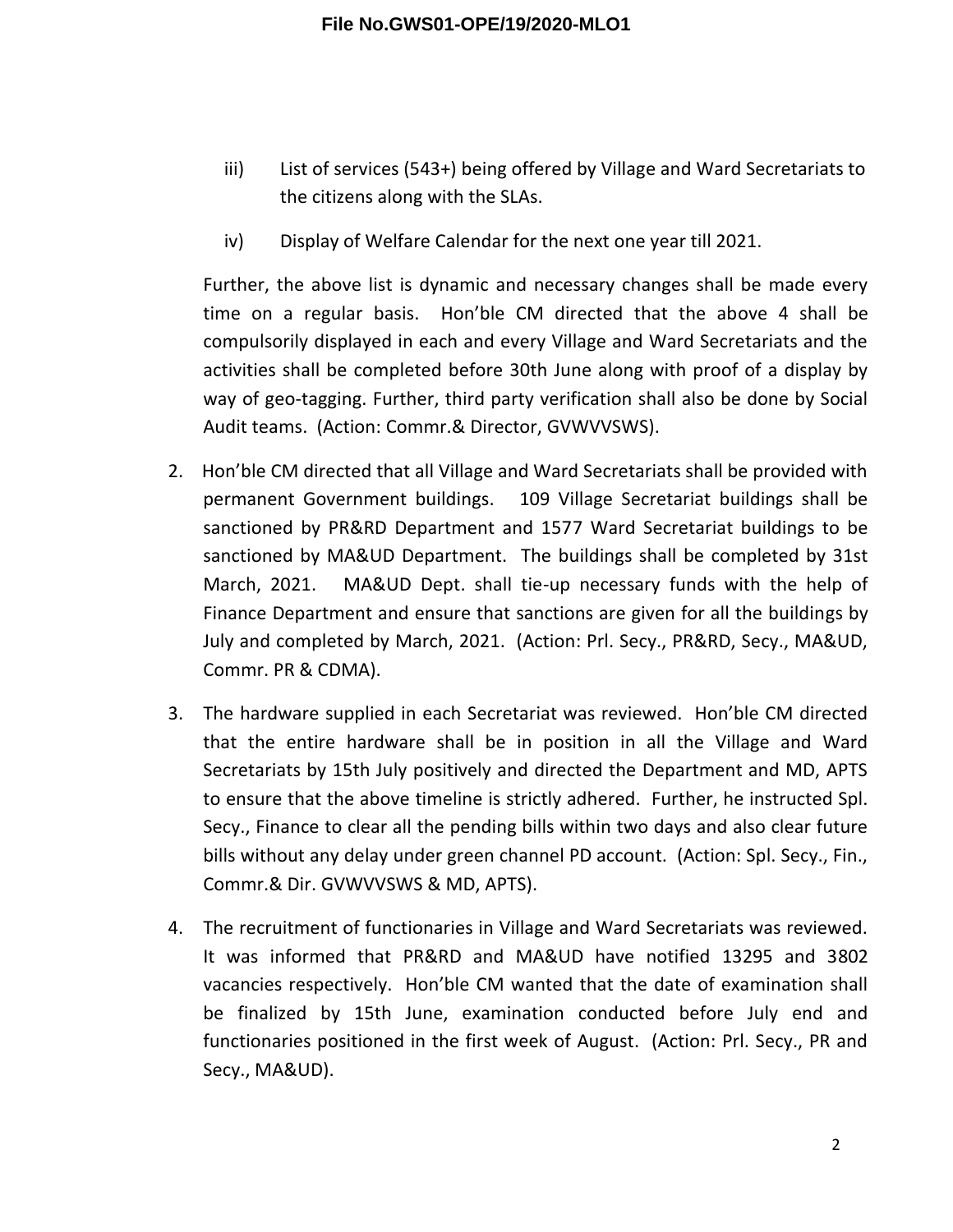- 5. The positioning of Volunteers in the Village and Ward Secretariats was reviewed. It was directed by Hon'ble CM that the vacant posts of 2603 volunteers shall be filled up immediately. Further, he directed that the attendance and performance of Volunteers need to be monitored on a regular basis as follows:
	- a) The attendance of the volunteers in the Village and Ward Secretariats shall be monitored through a biometric device. In case any Volunteer is absent for three days in a row an alarm should be generated by the system to the concerned head, i.e. MDO or Municipal Commissioner, regarding nonattendance by a Volunteer for 3 continuous days and then the MDO/Municipal Commissioner shall do a check on the fourth day as to whether the absence of the Volunteer was because of any genuine reason or not. In case it is not due to a genuine reason, the Volunteer shall be terminated on the 6th day and the vacancy shall be notified by 7th day and filled up by 14th day.
	- b) Hon'ble CM further directed that the Volunteer shall be selected from the same village/Ward, keeping in view his attitude and also rule of reservation shall be kept in mind while filling up the vacancy. Further, it was decided that henceforth the Jt. Collector (VSWS) would be given the powers to notify the vacancies and fill up regularly following the above procedure. (Action: Commr.& Dir. VSWS, Commr. PR, CDMA and JC, VSWS)
- 6. It was decided that training to some of the staff and newly recruited Volunteers is yet to be completed. Hon'ble CM directed that training through Videos and Online learning Management system shall be conducted immediately by the Department and it should be a continuous process. Further, he also directed the Department to devise ways to take the feedback from the participants about the training conducted and also the assessment of the participant about the training. The Department shall conduct impact assessment and training need assessment to finalize the future deliverables on training. (Action: Commr.& Dir., GVWVVSWS)
- 7. The service delivery by Village and Ward Secretariats was also reviewed by Hon'ble CM critically. He directed that all the services shall be delivered as per the SLAs fixed. However, a flag system shall be introduced and if a particular functionary does not deliver services within the stipulated time, an alert should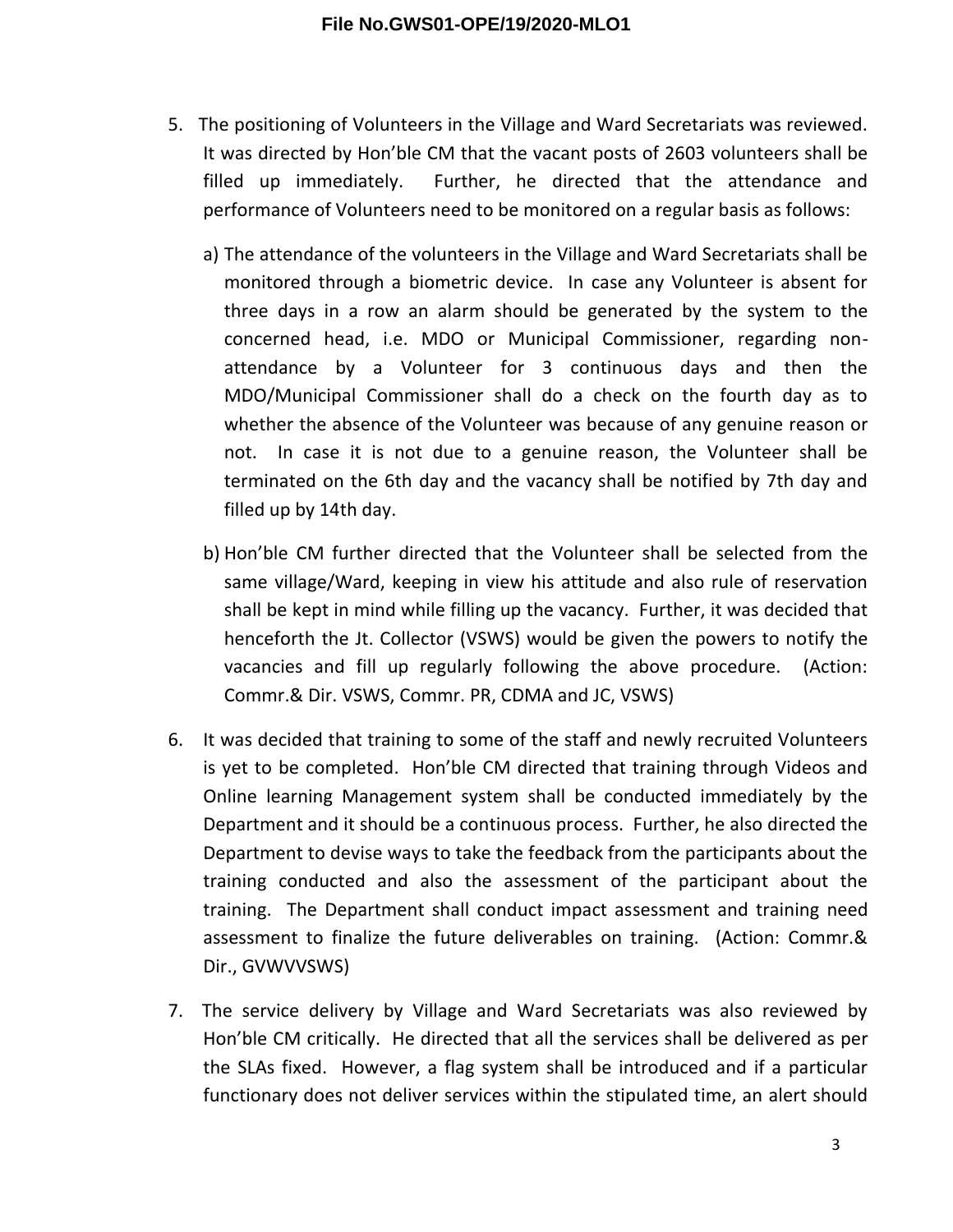## **File No.GWS01-OPE/19/2020-MLO1**

be sent to his higher authority immediately and in case the higher authority also does not respond, it shall be escalated right upto CMO level after crossing various stages. Hon'ble CM emphasized that accountability and responsibility needs to be fixed on every functionary. , He directed Sri Solomon Arokia Raj to have the Revenue Intelligence Division conduct surprise checks on the delivery of services through VSWS Dept.

- 8. He further directed all the Departments Secretaries to review the delivery of services through the VSWS Department on a regular basis. Prl. Secy., GVWVVSWS to have an orientation workshop with all the Departments to explain them about the Dash Board and the various facilities available there so as to enable the Departments Secretaries to review the delivery of services pertaining to their departments. He further directed that a meeting with the concerned Secretaries may be organized at his level once in a month to review this aspect. (Action: Prl. Secy., GVWVVSWS, Commr& Dir., GVWVVSWS and all the Dept. Secretaries).
- 9. Adviser, IT and CIO, E-Pragati made a detailed presentation on the activities being taken up by E-Pragati to integrate delivery of services through VSWS Portal. Hon'ble CM directed E-Pragati to engage best of the resources and the personnel and ensure that entire workflow is integrated and completed positively by October in a phased manner. Further, he directed Spl. Secy., Finance to clear all the pending bills of e-Pragati relating to GVWVVSWS Dept. immediately within two days and in future also through green channel so that the vendors selected will deliver the services without any delay. He further directed the IT Adviser to personally review this item and brief him every month in the Departmental review meeting of GVWVVSWS.
- 10. Hon'ble CM emphasized the need for the GVWVVSWS Department to become self-sufficient over a period of time. For this, the Department may collect necessary charges for the services delivered through VSWS as per Meeseva charges and Rs.15 for non-Meeseva services.
- 11. Hon'ble CM further directed the Department to coordinate with CFMS to ensure that money collected is remitted in the green channel PD account of the Department. He further directed that total transparency and accountability shall be maintained and a receipt shall be given to every citizen regarding the amount